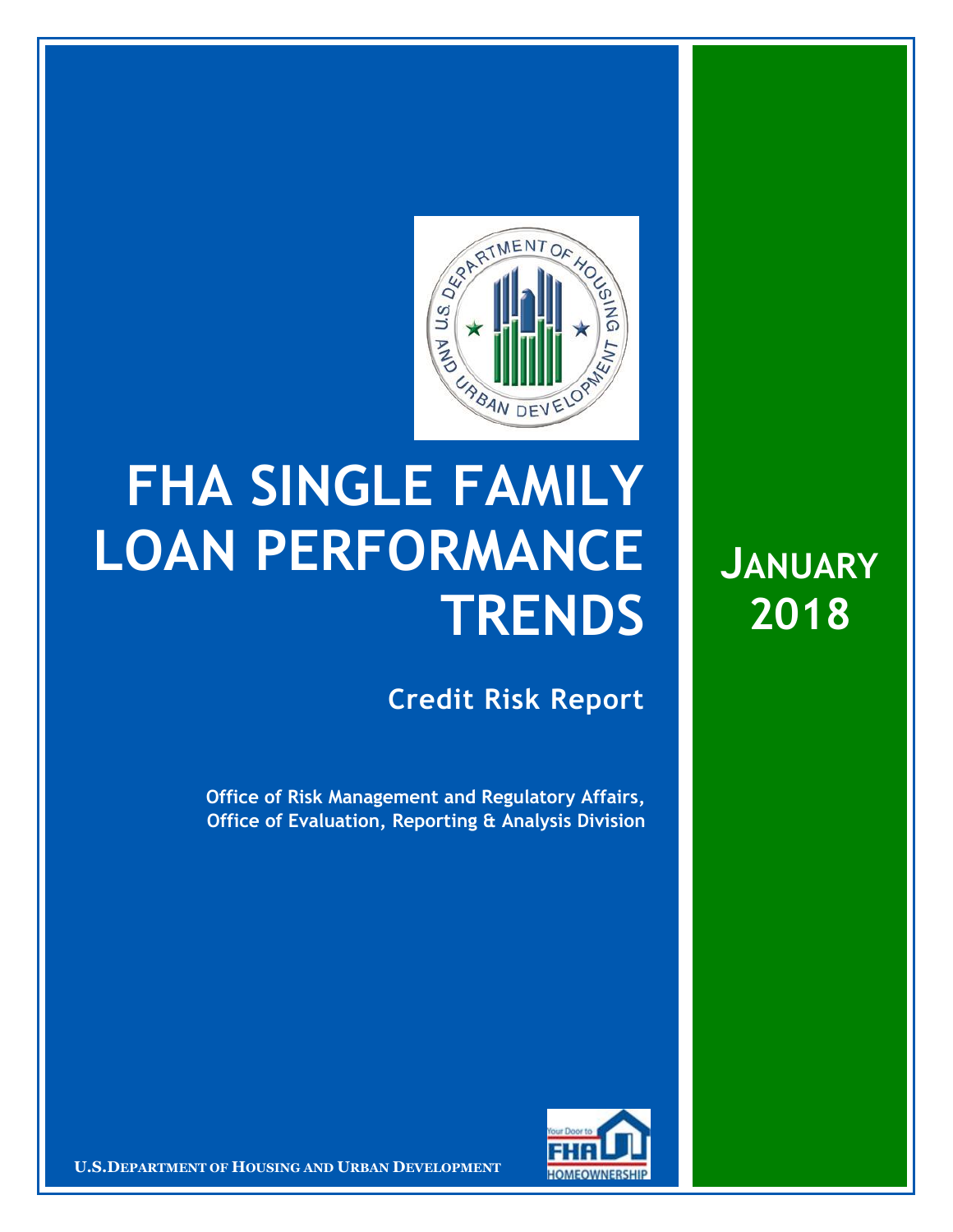## Table of Contents

## Table of Figures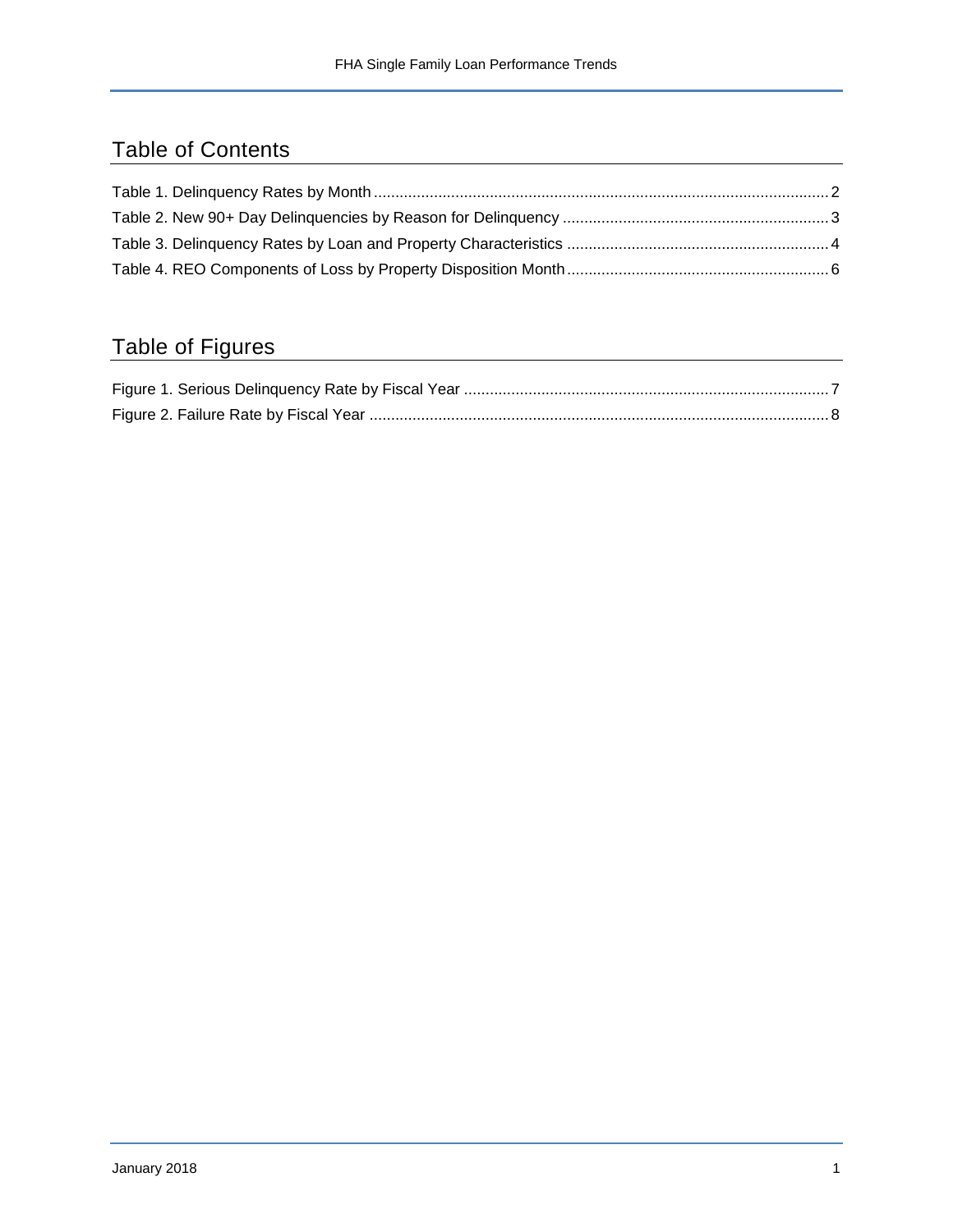<span id="page-2-0"></span>

|                                | Active<br>Insurance in |        | Delinquency Rates <sup>a</sup> (%) |                            | Exceptions <sup>b</sup> (%) | Serious    |                       |  |  |  |  |  |
|--------------------------------|------------------------|--------|------------------------------------|----------------------------|-----------------------------|------------|-----------------------|--|--|--|--|--|
|                                | Force                  |        |                                    |                            | In                          | In.        | Delinquency           |  |  |  |  |  |
| Month                          | (EOM)                  | 30-day | 60-day                             | 90-day                     | Foreclosure                 | Bankruptcy | Rate <sup>c</sup> (%) |  |  |  |  |  |
| <b>Non-Seasonally Adjusted</b> |                        |        |                                    |                            |                             |            |                       |  |  |  |  |  |
| Jan 2017                       | 7,877,094              | 4.66   | 1.63                               | 2.62                       | 1.47                        | 0.87       | 4.97                  |  |  |  |  |  |
| Feb                            | 7,891,926              | 4.44   | 1.47                               | 2.49                       | 1.46                        | 0.86       | 4.81                  |  |  |  |  |  |
| Mar                            | 7,904,390              | 3.68   | 1.23                               | 2.21                       | 1.47                        | 0.86       | 4.54                  |  |  |  |  |  |
| Apr                            | 7,917,975              | 4.63   | 1.32                               | 2.17                       | 1.44                        | 0.86       | 4.47                  |  |  |  |  |  |
| May                            | 7,934,510              | 4.32   | 1.37                               | 2.09                       | 1.41                        | 0.86       | 4.36                  |  |  |  |  |  |
| Jun                            | 7,950,029              | 4.37   | 1.39                               | 2.07                       | 1.37                        | 0.85       | 4.28                  |  |  |  |  |  |
| Jul                            | 7,962,527              | 4.51   | 1.44                               | 2.08                       | 1.30                        | 0.82       | 4.20                  |  |  |  |  |  |
| Aug                            | 7,973,604              | 4.64   | 1.52                               | 2.13                       | 1.30                        | 0.81       | 4.24                  |  |  |  |  |  |
| Sep                            | 7,982,070              | 5.77   | 1.70                               | 2.36                       | 1.19                        | 0.77       | 4.32                  |  |  |  |  |  |
| Oct                            | 7,986,663              | 5.53   | 2.11                               | 2.46                       | 1.18                        | 0.78       | 4.42                  |  |  |  |  |  |
| Nov                            | 7,988,634              | 5.22   | 2.22                               | 2.88                       | 1.16                        | 0.79       | 4.83                  |  |  |  |  |  |
| Dec                            | 7,989,699              | 5.57   | 1.96                               | 3.23                       | 1.17                        | 0.79       | 5.19                  |  |  |  |  |  |
| Jan 2018                       | 8,005,645              | 4.96   | 1.81                               | 3.24                       | 1.14                        | 0.80       | 5.18                  |  |  |  |  |  |
|                                |                        |        |                                    | <b>Seasonally Adjusted</b> |                             |            |                       |  |  |  |  |  |
| Jan 2017                       | 7,877,094              | 4.45   | 1.45                               | 2.34                       | 1.45                        | 0.85       | 4.64                  |  |  |  |  |  |
| Feb                            | 7,891,926              | 4.77   | 1.59                               | 2.35                       | 1.43                        | 0.85       | 4.64                  |  |  |  |  |  |
| Mar                            | 7,904,390              | 4.27   | 1.42                               | 2.28                       | 1.43                        | 0.87       | 4.58                  |  |  |  |  |  |
| Apr                            | 7,917,975              | 5.04   | 1.52                               | 2.26                       | 1.44                        | 0.86       | 4.56                  |  |  |  |  |  |
| May                            | 7,934,510              | 4.48   | 1.49                               | 2.15                       | 1.43                        | 0.87       | 4.46                  |  |  |  |  |  |
| Jun                            | 7,950,029              | 4.39   | 1.44                               | 2.15                       | 1.37                        | 0.84       | 4.36                  |  |  |  |  |  |
| Jul                            | 7,962,527              | 4.50   | 1.45                               | 2.19                       | 1.30                        | 0.82       | 4.31                  |  |  |  |  |  |
| Aug                            | 7,973,604              | 4.48   | 1.48                               | 2.18                       | 1.31                        | 0.81       | 4.31                  |  |  |  |  |  |
| Sep                            | 7,982,070              | 5.56   | 1.61                               | 2.36                       | 1.21                        | 0.77       | 4.34                  |  |  |  |  |  |
| Oct                            | 7,986,663              | 5.37   | 1.98                               | 2.44                       | 1.20                        | 0.77       | 4.41                  |  |  |  |  |  |
| Nov                            | 7,988,634              | 4.76   | 2.00                               | 2.76                       | 1.17                        | 0.78       | 4.71                  |  |  |  |  |  |
| Dec                            | 7,989,699              | 5.06   | 1.71                               | 3.03                       | 1.16                        | 0.79       | 4.98                  |  |  |  |  |  |
| Jan 2018                       | 8,005,645              | 4.75   | 1.64                               | 3.02                       | 1.13                        | 0.80       | 4.95                  |  |  |  |  |  |

**Table 1. Delinquency Rates by Month**

EOM = end of month.

a The 90-day category includes all loans that are at least 3 months delinquent excluding those loans in foreclosure or bankruptcy processing. Included in the delinquency counts are loans under active consideration for loss mitigation foreclosure avoidance.

**bExceptions are counted separately from delinquencies, regardless of the length of the delinquency period.** 

<sup>c</sup> Serious delinquency rates are the sum of 90-day delinquencies plus in-foreclosures and in-bankruptcies.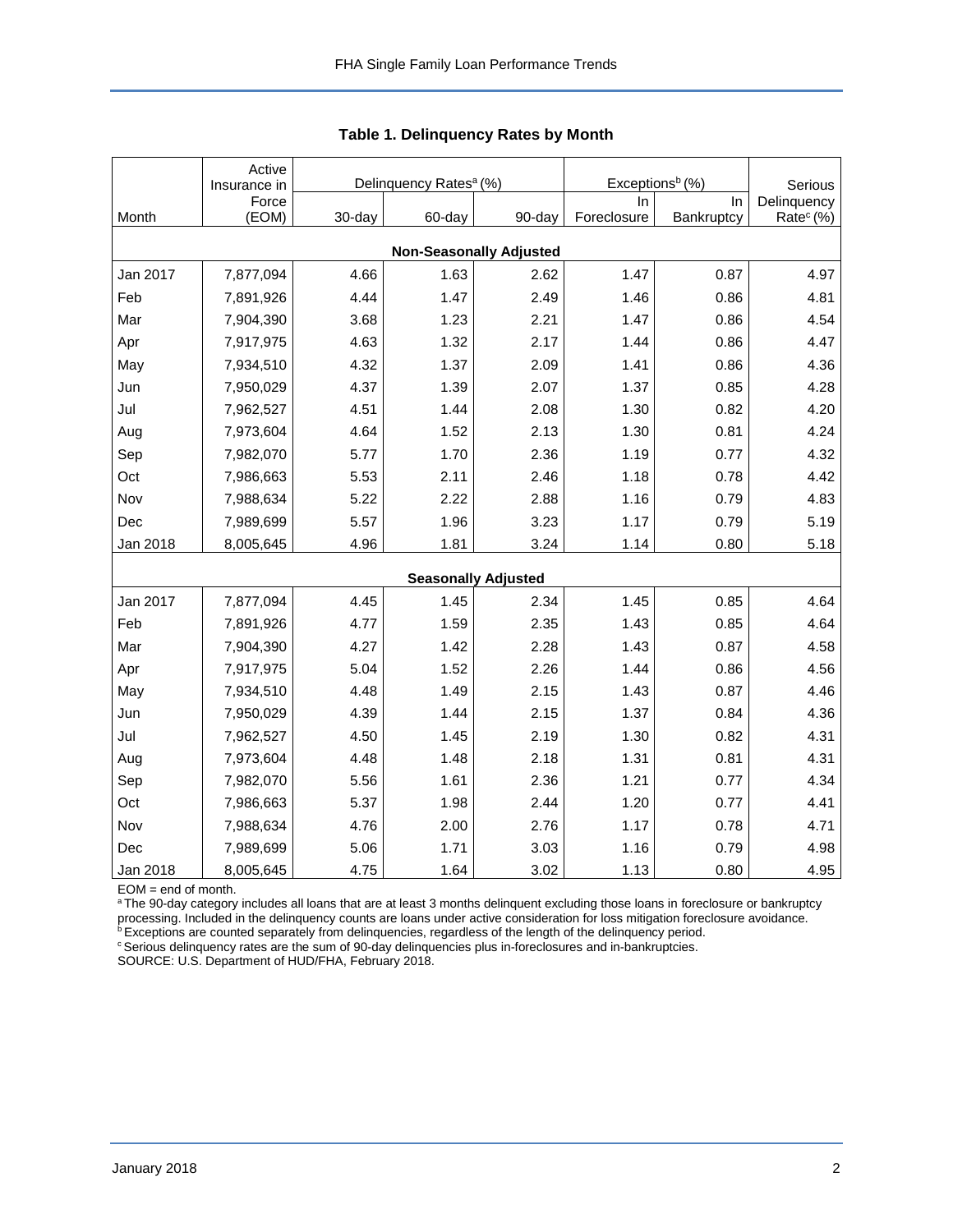|                                   |                              | Share by Reason for Delinquency (%) |            |                          |                                     |                                |               |                    |  |  |  |
|-----------------------------------|------------------------------|-------------------------------------|------------|--------------------------|-------------------------------------|--------------------------------|---------------|--------------------|--|--|--|
|                                   |                              |                                     |            |                          | Death or<br>Illness of<br>Principal |                                |               |                    |  |  |  |
| <b>Fiscal Year</b><br>and Quarter | New 90+ Day<br>Delinquencies | Reduction<br>of Income              | Unemployed | Excessive<br>Obligations | <b>Borrower</b><br>or Family        | Marital<br><b>Difficulties</b> | No<br>Contact | Other <sup>a</sup> |  |  |  |
| 2011 Q1                           | 133,709                      | 37.72                               | 9.66       | 16.37                    | 9.50                                | 4.59                           | 12.92         | 9.24               |  |  |  |
| 2011 Q2                           | 117,906                      | 37.32                               | 10.23      | 16.08                    | 10.14                               | 4.52                           | 12.02         | 9.68               |  |  |  |
| 2011 Q3                           | 99,256                       | 36.67                               | 10.41      | 16.47                    | 10.65                               | 4.88                           | 10.80         | 10.11              |  |  |  |
| 2011 Q4                           | 133,827                      | 37.30                               | 10.23      | 17.49                    | 10.94                               | 4.76                           | 9.40          | 9.88               |  |  |  |
| 2012 Q1                           | 158,091                      | 36.53                               | 9.46       | 19.14                    | 11.09                               | 4.50                           | 9.27          | 10.01              |  |  |  |
| 2012 Q2                           | 114,762                      | 37.12                               | 10.00      | 17.60                    | 11.35                               | 4.75                           | 8.58          | 10.60              |  |  |  |
| 2012 Q3                           | 101,467                      | 36.78                               | 9.72       | 17.54                    | 11.68                               | 4.97                           | 8.38          | 10.94              |  |  |  |
| 2012 Q4                           | 125,200                      | 36.77                               | 9.50       | 18.04                    | 11.86                               | 4.65                           | 8.15          | 11.03              |  |  |  |
| 2013 Q1                           | 124,359                      | 36.18                               | 8.99       | 18.44                    | 12.01                               | 4.65                           | 8.22          | 11.51              |  |  |  |
| 2013 Q2                           | 104,165                      | 35.80                               | 8.81       | 17.99                    | 12.22                               | 4.52                           | 8.20          | 12.46              |  |  |  |
| 2013 Q3                           | 86,810                       | 35.91                               | 8.27       | 18.07                    | 12.36                               | 4.59                           | 8.50          | 12.29              |  |  |  |
| 2013 Q4                           | 105,090                      | 36.29                               | 8.29       | 19.04                    | 12.38                               | 4.57                           | 8.76          | 10.66              |  |  |  |
| 2014 Q1                           | 112,099                      | 35.29                               | 7.93       | 20.44                    | 12.16                               | 4.46                           | 9.21          | 10.51              |  |  |  |
| 2014 Q2                           | 93,183                       | 34.70                               | 8.04       | 19.63                    | 11.80                               | 4.33                           | 10.72         | 10.80              |  |  |  |
| 2014 Q3                           | 80,881                       | 33.22                               | 7.91       | 19.90                    | 12.27                               | 4.34                           | 11.31         | 11.05              |  |  |  |
| 2014 Q4                           | 101,850                      | 32.45                               | 7.52       | 20.90                    | 12.61                               | 4.41                           | 11.43         | 10.68              |  |  |  |
| 2015 Q1                           | 106,665                      | 31.71                               | 6.98       | 21.96                    | 12.69                               | 4.23                           | 11.68         | 10.75              |  |  |  |
| 2015 Q2                           | 82,866                       | 32.16                               | 7.11       | 21.58                    | 12.56                               | 4.19                           | 11.50         | 10.90              |  |  |  |
| 2015 Q3                           | 71,869                       | 30.77                               | 6.65       | 21.33                    | 12.69                               | 4.25                           | 13.10         | 11.21              |  |  |  |
| 2015 Q4                           | 88,263                       | 30.45                               | 6.64       | 22.18                    | 12.73                               | 3.99                           | 12.14         | 11.86              |  |  |  |
| 2016 Q1                           | 92,607                       | 30.55                               | 6.47       | 22.54                    | 12.92                               | 4.05                           | 11.33         | 12.13              |  |  |  |
| 2016 Q2                           | 78,978                       | 30.07                               | 6.79       | 22.80                    | 12.79                               | 3.91                           | 11.84         | 11.80              |  |  |  |
| 2016 Q3                           | 66,500                       | 30.73                               | 6.90       | 23.07                    | 13.32                               | 4.15                           | 10.63         | 11.19              |  |  |  |
| 2016 Q4                           | 85,289                       | 31.51                               | 7.24       | 23.88                    | 13.10                               | 4.02                           | 9.47          | 10.77              |  |  |  |
| 2017 Q1                           | 94,958                       | 30.94                               | 7.08       | 24.20                    | 13.06                               | 3.74                           | 9.16          | 11.82              |  |  |  |
| 2017 Q2                           | 75,376                       | 30.78                               | 7.54       | 23.89                    | 13.24                               | 3.79                           | 9.86          | 10.89              |  |  |  |
| 2017 Q3                           | 65,531                       | 29.25                               | 7.88       | 24.03                    | 13.68                               | 3.88                           | 10.02         | 11.27              |  |  |  |
| 2017 Q4                           | 87,286                       | 28.38                               | 8.02       | 24.09                    | 12.72                               | 3.68                           | 9.91          | 13.20              |  |  |  |
| 2018 Q1                           | 157,585                      | 18.62                               | 4.76       | 17.20                    | 7.92                                | 2.03                           | 8.93          | 40.53              |  |  |  |
| 2018 Q2-Jan                       | 37,443                       | 21.03                               | 5.66       | 19.63                    | 9.55                                | 2.28                           | 14.34         | 27.51              |  |  |  |

<span id="page-3-0"></span>**Table 2. New 90+ Day Delinquencies by Reason for Delinquency**

a Includes abandonment of property, distant employment transfer, neighborhood problems, property problems, inability to sell or rent property, military service, business failure, casualty loss, energy-environment cost, servicing problems, payment adjustment, payment dispute, and transfer of ownership pending fraud and incarceration. SOURCE: U.S. Department of HUD/FHA, February 2018.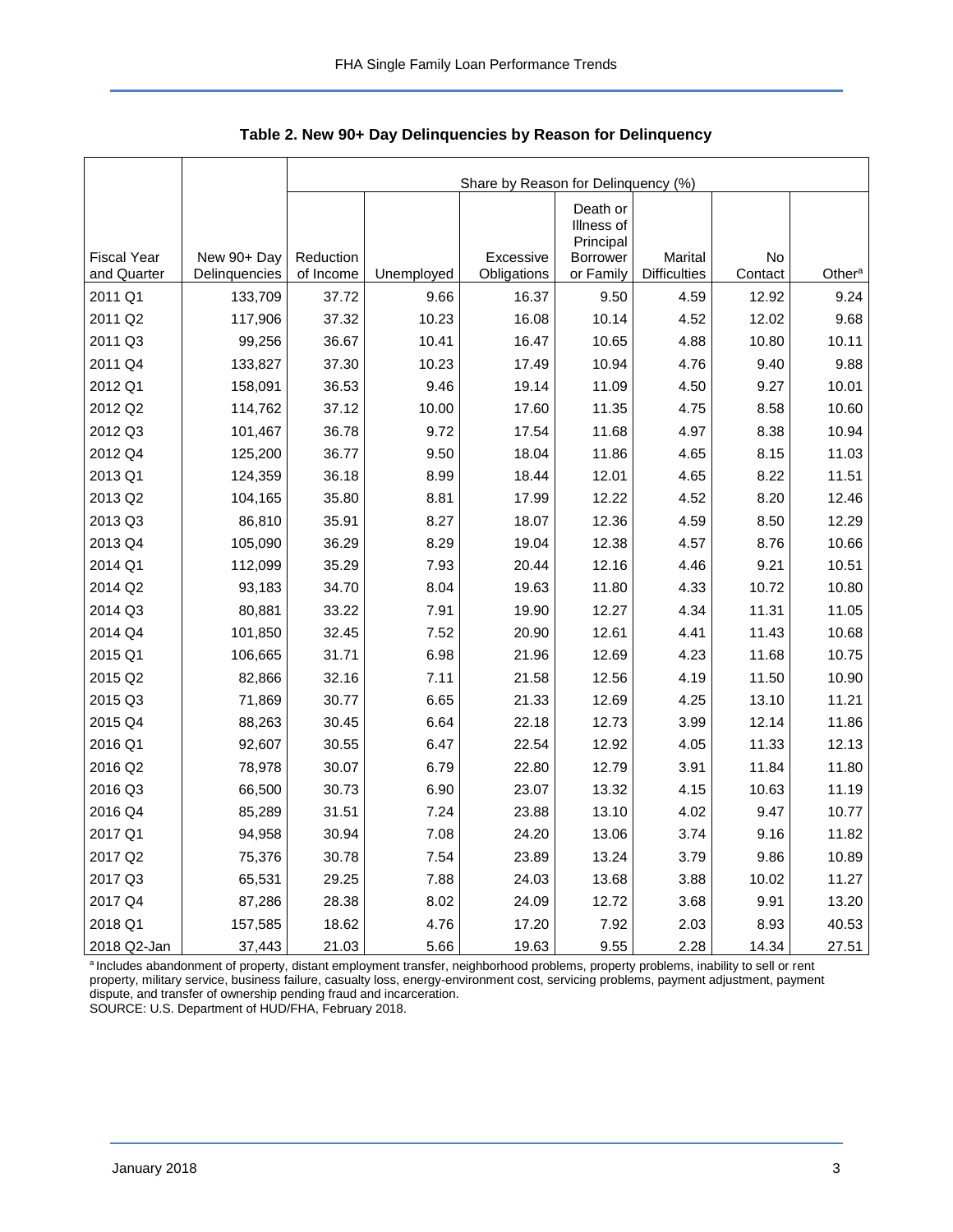<span id="page-4-0"></span>

|                           |                                   | Rates of Active Loan Counts (%) |              |              |              |                   |                  |                                  |  |  |
|---------------------------|-----------------------------------|---------------------------------|--------------|--------------|--------------|-------------------|------------------|----------------------------------|--|--|
|                           |                                   |                                 |              |              |              |                   |                  | Serious                          |  |  |
|                           | <b>IIF</b><br>Shares <sup>a</sup> | All Past<br>Due <sup>b</sup>    | 30-Day       | 60-Day       | 90+ Day      | In<br>Foreclosure | In<br>Bankruptcy | Delinquency<br>Rate <sup>c</sup> |  |  |
| <b>Loan Purpose</b>       |                                   |                                 |              |              |              |                   |                  |                                  |  |  |
| All Active Loans          | 8,005,645                         | 11.95                           | 4.96         | 1.81         | 3.24         | 1.14              | 0.80             | 5.18                             |  |  |
| Purchase                  | 67.47                             | 12.98                           | 5.39         | 2.05         | 3.62         | 1.12              | 0.82             | 5.55                             |  |  |
| Refinance                 | 32.53                             | 9.82                            | 4.05         | 1.34         | 2.47         | 1.20              | 0.77             | 4.43                             |  |  |
| Refinance                 |                                   |                                 |              |              |              |                   |                  |                                  |  |  |
| Refinance Loans           | 2,604,200                         | 9.82                            | 4.05         | 1.34         | 2.47         | 1.20              | 0.77             | 4.43                             |  |  |
| Conventional              | 33.99                             | 11.46                           | 4.58         | 1.51         | 2.89         | 1.58              | 0.91             | 5.37                             |  |  |
| No Cash Out               | 21.39                             | 11.20                           | 4.53         | 1.48         | 2.75         | 1.52              | 0.92             | 5.19                             |  |  |
| Cash Out                  | 12.60                             | 11.89                           | 4.65         | 1.56         | 3.12         | 1.68              | 0.88             | 5.68                             |  |  |
| <b>FHA</b>                | 11.28                             | 7.86                            | 3.37         | 1.10         | 2.07         | 0.73              | 0.59             | 3.38                             |  |  |
| No Cash Out               | 6.35                              | 7.86                            | 3.38         | 1.10         | 2.00         | 0.75              | 0.62             | 3.37                             |  |  |
| Cash Out                  | 4.93                              | 7.86                            | 3.36         | 1.09         | 2.16         | 0.71              | 0.54             | 3.40                             |  |  |
| Streamline                | 54.74                             | 9.21                            | 3.86         | 1.28         | 2.29         | 1.06              | 0.72             | 4.07                             |  |  |
| Credit Score Ranged       |                                   |                                 |              |              |              |                   |                  |                                  |  |  |
| Loans with Credit Scores  | 6,109,595                         | 11.66                           | 4.84         | 1.78         | 3.23         | 1.05              | 0.75             | 5.03                             |  |  |
| < 500                     | 0.14                              | 34.62                           | 10.80        | 4.78         | 10.54        | 5.00              | 3.49             | 19.03                            |  |  |
| 500-579                   | 2.04                              | 34.13                           | 12.17        | 4.96         | 9.54         | 4.32              | 3.13             | 16.99                            |  |  |
| 580-619                   | 7.14                              | 24.16                           | 9.55         | 3.69         | 6.67         | 2.48              | 1.76             | 10.92                            |  |  |
| 620-659                   | 30.16                             | 16.86                           | 7.12         | 2.63         | 4.68         | 1.36              | 1.07             | 7.11                             |  |  |
| 660-719                   | 39.55                             | 8.45                            | 3.64         | 1.29         | 2.32         | 0.73              | 0.48             | 3.53                             |  |  |
| 720-850                   | 20.97                             | 3.62                            | 1.50         | 0.51         | 1.04         | 0.39              | 0.18             | 1.61                             |  |  |
| <b>Fiscal Year Cohort</b> |                                   |                                 |              |              |              |                   |                  |                                  |  |  |
| <b>All Cohorts</b>        | 8,005,645                         | 11.95                           | 4.96         | 1.81         | 3.24         | 1.14              | 0.80             | 5.18                             |  |  |
| pre-2004                  | 7.82<br>2.06                      | 18.32<br>19.14                  | 7.51<br>7.84 | 2.95<br>3.05 | 4.67<br>4.75 | 1.86<br>2.02      | 1.34<br>1.48     | 7.87<br>8.25                     |  |  |
| 2004                      | 1.48                              | 21.62                           | 8.44         | 3.46         | 5.53         | 2.47              | 1.72             | 9.72                             |  |  |
| 2005<br>2006              | 1.17                              | 24.71                           | 9.14         | 3.65         | 6.40         | 3.44              | 2.07             | 11.91                            |  |  |
| 2007                      | 1.11                              | 29.04                           | 10.04        | 4.02         | 7.95         | 4.47              | 2.56             | 14.98                            |  |  |
| 2008                      | 2.63                              | 29.03                           | 10.12        | 3.93         | 7.90         | 4.55              | 2.53             | 14.98                            |  |  |
| 2009                      | 5.77                              | 19.43                           | 7.34         | 2.66         | 4.97         | 2.86              | 1.60             | 9.43                             |  |  |
| 2010                      | 7.42                              | 14.26                           | 5.70         | 2.05         | 3.65         | 1.73              | 1.13             | 6.50                             |  |  |
| 2011                      | 5.97                              | 11.92                           | 4.81         | 1.77         | 3.13         | 1.26              | 0.94             | 5.33                             |  |  |
| 2012                      | 7.32                              | 10.09                           | 4.17         | 1.54         | 2.69         | 0.91              | 0.79             | 4.39                             |  |  |
| 2013                      | 10.16                             | 8.54                            | 3.55         | 1.28         | 2.33         | 0.73              | 0.65             | 3.71                             |  |  |
| 2014                      | 5.01                              | 13.47                           | 5.51         | 2.08         | 3.79         | 1.14              | 0.95             | 5.88                             |  |  |
| 2015                      | 9.46                              | 11.11                           | 4.69         | 1.72         | 3.36         | 0.74              | 0.60             | 4.70                             |  |  |
| 2016                      | 13.30                             | 9.25                            | 4.13         | 1.48         | 2.86         | 0.43              | 0.34             | 3.64                             |  |  |
| 2017                      | 14.88                             | 6.20                            | 3.19         | 1.06         | 1.74         | 0.11              | 0.09             | 1.94                             |  |  |
| 2018                      | 4.45                              | 1.34                            | 1.11         | 0.16         | 0.06         | 0.00              | 0.00             | 0.07                             |  |  |

| Table 3. Delinquency Rates by Loan and Property Characteristics |  |  |  |
|-----------------------------------------------------------------|--|--|--|
|-----------------------------------------------------------------|--|--|--|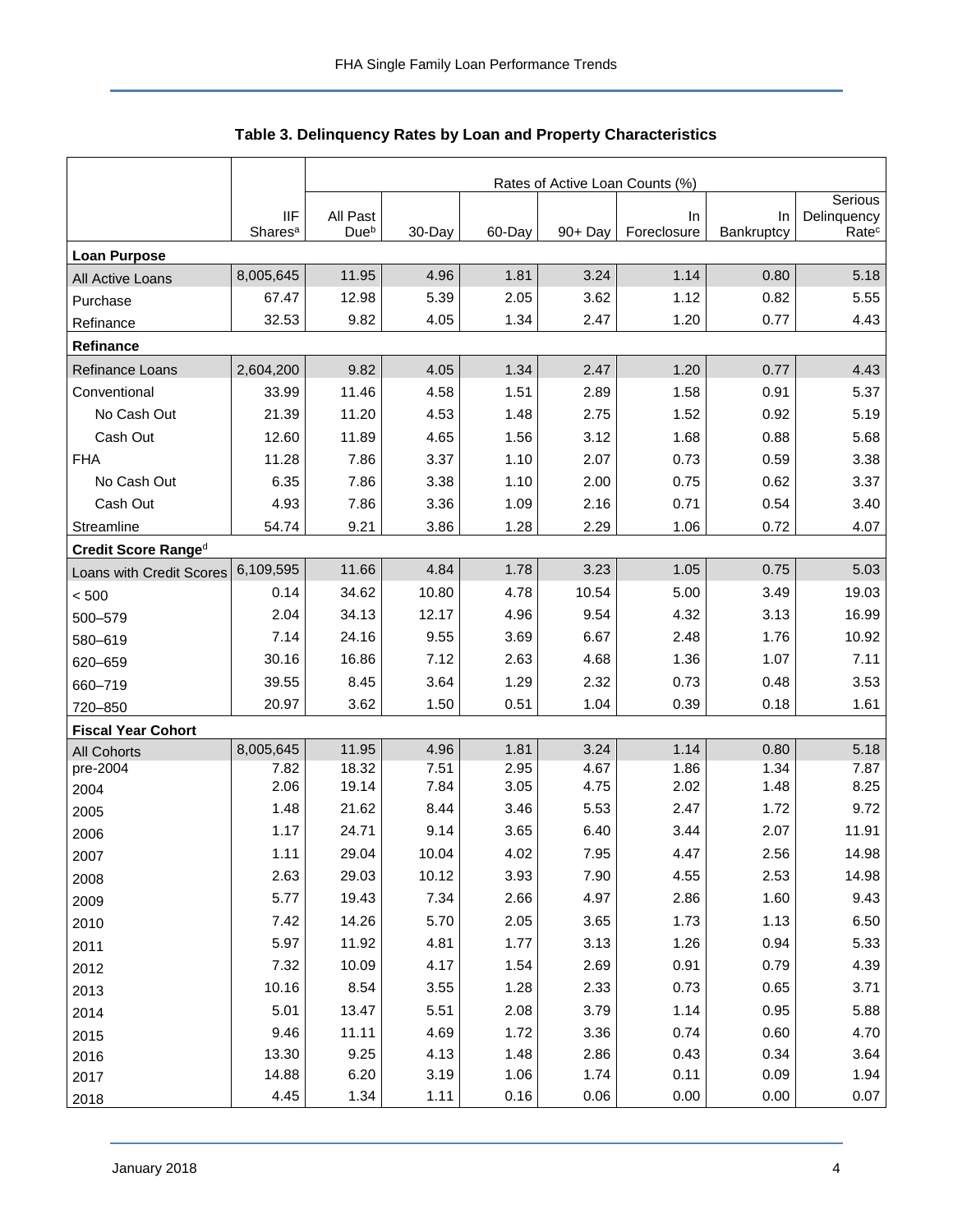|                                           |                                   | Rates of Active Loan Counts (%) |        |        |         |                   |                  |                                  |  |  |  |
|-------------------------------------------|-----------------------------------|---------------------------------|--------|--------|---------|-------------------|------------------|----------------------------------|--|--|--|
|                                           |                                   |                                 |        |        |         |                   |                  | Serious                          |  |  |  |
|                                           | <b>IIF</b><br>Shares <sup>a</sup> | All Past<br>Due <sup>b</sup>    | 30-Day | 60-Day | 90+ Day | In<br>Foreclosure | In<br>Bankruptcy | Delinquency<br>Rate <sup>c</sup> |  |  |  |
| Loan Amount at Origination (\$ thousands) |                                   |                                 |        |        |         |                   |                  |                                  |  |  |  |
|                                           | 8,005,645                         | 11.95                           | 4.96   | 1.81   | 3.24    | 1.14              | 0.80             | 5.18                             |  |  |  |
| All Loan Amounts                          | 3.13                              | 14.21                           | 6.11   | 2.16   | 3.24    | 1.79              | 0.92             | 5.95                             |  |  |  |
| < 50                                      |                                   |                                 |        |        |         |                   |                  |                                  |  |  |  |
| $50 - 99$                                 | 23.11                             | 13.80                           | 5.74   | 2.15   | 3.47    | 1.46              | 0.99             | 5.91                             |  |  |  |
| 100-149                                   | 28.08                             | 12.55                           | 5.22   | 1.94   | 3.38    | 1.10              | 0.91             | 5.38                             |  |  |  |
| 150-199                                   | 19.93                             | 11.29                           | 4.70   | 1.69   | 3.20    | 0.97              | 0.74             | 4.91                             |  |  |  |
| 200-249                                   | 11.61                             | 10.23                           | 4.18   | 1.52   | 3.02    | 0.91              | 0.60             | 4.53                             |  |  |  |
| 250-399                                   | 11.71                             | 9.98                            | 4.00   | 1.45   | 2.99    | 1.02              | 0.52             | 4.53                             |  |  |  |
| 400-499                                   | 1.49                              | 8.20                            | 3.34   | 1.04   | 2.36    | 1.05              | 0.41             | 3.82                             |  |  |  |
| > 499                                     | 0.94                              | 7.00                            | 2.80   | 0.91   | 1.96    | 1.03              | 0.31             | 3.30                             |  |  |  |
| <b>Property Type</b>                      |                                   |                                 |        |        |         |                   |                  |                                  |  |  |  |
| All Property Types                        | 8,005,645                         | 11.95                           | 4.96   | 1.81   | 3.24    | 1.14              | 0.80             | 5.18                             |  |  |  |
| Detached                                  | 86.56                             | 11.96                           | 5.02   | 1.84   | 3.24    | 1.06              | 0.81             | 5.11                             |  |  |  |
| Manufactured Housing                      | 3.17                              | 14.35                           | 5.76   | 2.03   | 3.50    | 1.94              | 1.12             | 6.56                             |  |  |  |
| 2-4 Units                                 | 2.05                              | 10.98                           | 3.71   | 1.34   | 2.78    | 2.57              | 0.57             | 5.92                             |  |  |  |
| Condo                                     | 3.32                              | 9.01                            | 3.30   | 1.20   | 2.80    | 1.15              | 0.56             | 4.51                             |  |  |  |
| Townhouse                                 | 4.91                              | 12.63                           | 4.90   | 1.95   | 3.61    | 1.42              | 0.75             | 5.78                             |  |  |  |
| <b>Purchase Loan Type</b>                 |                                   |                                 |        |        |         |                   |                  |                                  |  |  |  |
| All Purchase Loans                        | 5,400,883                         | 12.98                           | 5.39   | 2.05   | 3.62    | 1.12              | 0.82             | 5.55                             |  |  |  |
| Repeat                                    | 18.16                             | 10.38                           | 4.49   | 1.59   | 2.73    | 0.90              | 0.67             | 4.31                             |  |  |  |
| First-time                                | 81.84                             | 13.56                           | 5.58   | 2.15   | 3.81    | 1.16              | 0.85             | 5.82                             |  |  |  |
| Down Payment Assistance (DPA) Type        |                                   |                                 |        |        |         |                   |                  |                                  |  |  |  |
| All Sources of Funds                      | 8,005,645                         | 11.95                           | 4.96   | 1.81   | 3.24    | 1.14              | 0.80             | 5.18                             |  |  |  |
| Government                                | 6.44                              | 13.89                           | 5.60   | 2.20   | 4.05    | 1.10              | 0.94             | 6.09                             |  |  |  |
| Relative                                  | 15.41                             | 14.45                           | 6.13   | 2.32   | 4.06    | 1.14              | 0.80             | 6.00                             |  |  |  |
| Other                                     | 2.24                              | 21.06                           | 8.22   | 3.39   | 5.36    | 2.15              | 1.94             | 9.45                             |  |  |  |
| Seller Funded                             | 0.66                              | 33.46                           | 11.19  | 4.83   | 9.63    | 4.39              | 3.42             | 17.44                            |  |  |  |
| No DPA                                    | 75.24                             | 10.82                           | 4.50   | 1.61   | 2.89    | 1.09              | 0.73             | 4.71                             |  |  |  |

**Table 3. Delinquency Rates by Loan and Property Characteristics**

IIF = insurance in force.

a For each subpanel, the loan shares sum to 100%. However, in some of the subpanels, the total loans in the analysis do not sum to 100% of IIF. For example, the IIF shares for refinance loans sum to 100% of refinance loans. Streamline refinance loans are not included in the Credit Score Range analysis; the IIF shares in that panel, add to 100% of fully-underwritten loans.

**b** Includes all loans 30 or more days past due, including those in bankruptcy or foreclosure.

<sup>c</sup> Includes all loans 90 days past due plus all in-bankruptcy and in-foreclosure cases.

<sup>d</sup> Credit score reporting began in May 2004 but was not mandatory until July 2008. Streamline refinance loans do not require credit score reporting.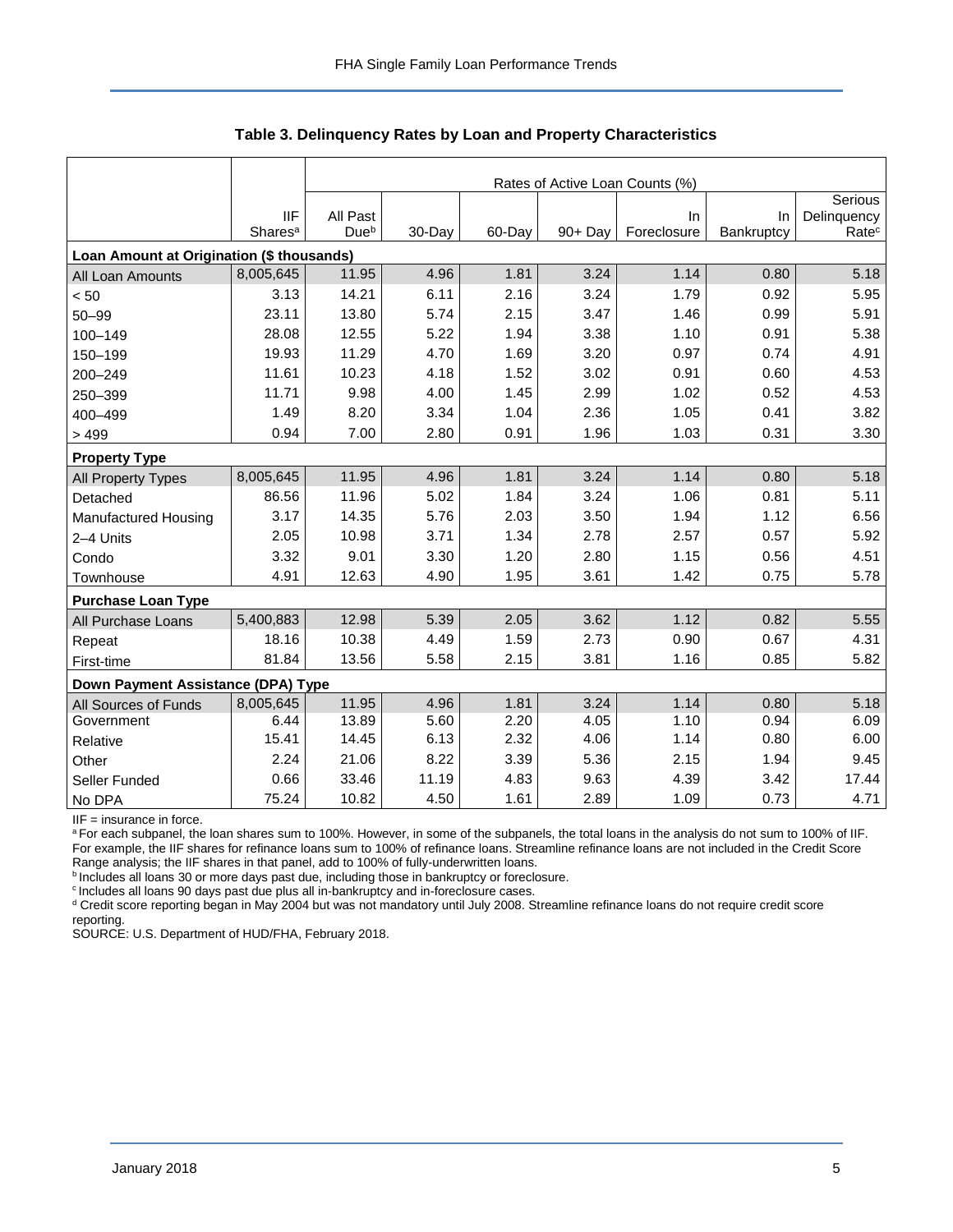<span id="page-6-0"></span>

|                                                         |         |         |         |         |         |                               |         | S(1)    |         |         |         |         |         |
|---------------------------------------------------------|---------|---------|---------|---------|---------|-------------------------------|---------|---------|---------|---------|---------|---------|---------|
|                                                         | 2017    |         |         |         |         |                               |         |         |         |         | 2016    |         |         |
| <b>Disposition Month</b>                                | Dec     | Nov     | Oct     | Sep     | Aug     | Jul                           | Jun     | May     | Apr     | Mar     | Feb     | Jan     | Dec     |
| Loss Components as Percentage of Defaulted Loan Balance |         |         |         |         |         |                               |         |         |         |         |         |         |         |
| Claim Expenses <sup>a</sup>                             | 17.12   | 17.72   | 17.98   | 18.25   | 19.66   | 18.68                         | 18.95   | 19.32   | 19.45   | 19.11   | 19.38   | 18.76   | 18.08   |
| Holding Costsb                                          | 4.54    | 4.73    | 4.76    | 4.94    | 5.03    | 4.69                          | 4.72    | 4.79    | 5.32    | 4.81    | 4.75    | 4.83    | 4.92    |
| Loss on Collateral <sup>c</sup>                         | 29.30   | 28.44   | 30.05   | 28.51   | 29.84   | 28.81                         | 28.93   | 29.02   | 29.09   | 31.58   | 33.43   | 32.32   | 31.08   |
| Sales Expense                                           | 4.35    | 4.41    | 4.31    | 4.43    | 4.44    | 4.62                          | 4.47    | 4.56    | 4.67    | 4.40    | 4.30    | 4.40    | 4.33    |
| Program Discounts <sup>d</sup>                          | 0.18    | 0.38    | 0.04    | 0.08    | 0.12    | 0.40                          | 0.22    | 0.13    | 0.19    | 0.16    | 0.15    | 0.17    | 0.11    |
| Net Loss Rate <sup>e</sup>                              | 49.27   | 50.92   | 53.70   | 54.10   | 58.24   | 56.38                         | 56.90   | 57.38   | 58.06   | 59.66   | 61.94   | 60.14   | 58.19   |
|                                                         |         |         |         |         |         | Average Amount (\$)           |         |         |         |         |         |         |         |
| Average Dollar Loss                                     | 58.198  | 60.057  | 65.556  | 65,031  | 70.079  | 68.142                        | 68,763  | 69,346  | 71.546  | 72,123  | 73,336  | 70,730  | 68,712  |
| Average Unpaid Balance                                  | 118,113 | 117,949 | 122,073 | 120.194 | 120,320 | 120,865                       | 120,853 | 120,864 | 123,231 | 120,881 | 118,404 | 117,601 | 118,085 |
|                                                         |         |         |         |         |         | <b>Occurrence Count</b>       |         |         |         |         |         |         |         |
| Number of Dispositions                                  | 2,051   | 2,212   | 2,343   | 2.447   | 2,859   | 2,617                         | 3,342   | 3,698   | 3,554   | 4,522   | 3,640   | 3,631   | 4,190   |
| <b>Number of Discounts</b>                              | 9       | 5       | 3       | 6       | 11      | 15                            | 21      | 14      | 19      | 25      | 14      | 18      | 11      |
| <b>Stage</b>                                            |         |         |         |         |         | <b>Average Time in Months</b> |         |         |         |         |         |         |         |
| Delinquencyf                                            | 12.0    | 12.6    | 12.4    | 13.3    | 13.1    | 12.9                          | 13.3    | 13.2    | 13.2    | 13.2    | 13.4    | 12.9    | 13.1    |
| Foreclosure <sup>g</sup>                                | 12.8    | 12.9    | 13.3    | 13.1    | 14.6    | 13.8                          | 13.9    | 13.6    | 14.1    | 13.5    | 13.5    | 12.7    | 12.3    |
| Deed Transferh                                          | 13.2    | 13.5    | 13.7    | 13.0    | 12.8    | 12.2                          | 12.2    | 12.3    | 12.1    | 11.9    | 12.0    | 11.5    | 12.0    |
| <b>REO</b>                                              | 4.4     | 4.6     | 4.7     | 4.6     | 4.7     | 4.6                           | 4.6     | 4.7     | 4.9     | 5.1     | 5.2     | 5.1     | 5.0     |
| All Stages                                              | 42.4    | 43.6    | 44.0    | 43.9    | 45.3    | 43.5                          | 43.9    | 43.7    | 44.1    | 43.5    | 43.9    | 42.1    | 42.4    |

**Table 4. REO Components of Loss by Property Disposition Month**

<sup>a</sup> Includes interest on principal.

**b** Management, maintenance, repairs, administration, and security, net of rent and other income.

<sup>c</sup> Value when foreclosed (UPB) minus value received in REO; does not include Streamline refinances.

 $d$  Rate over all dispositions; effect is greater in the cases where a discount actually is given.

<sup>e</sup> Profit (loss) divided by Unpaid Principal Balance (UPB). The listed cost categories are not exhaustive, and they will not sum to the loss rate.

<sup>f</sup> First missed payment to date foreclosure initiated.

<sup>g</sup> Initiation of foreclosure proceedings to auction date.

h Auction date to HUD acquisition date.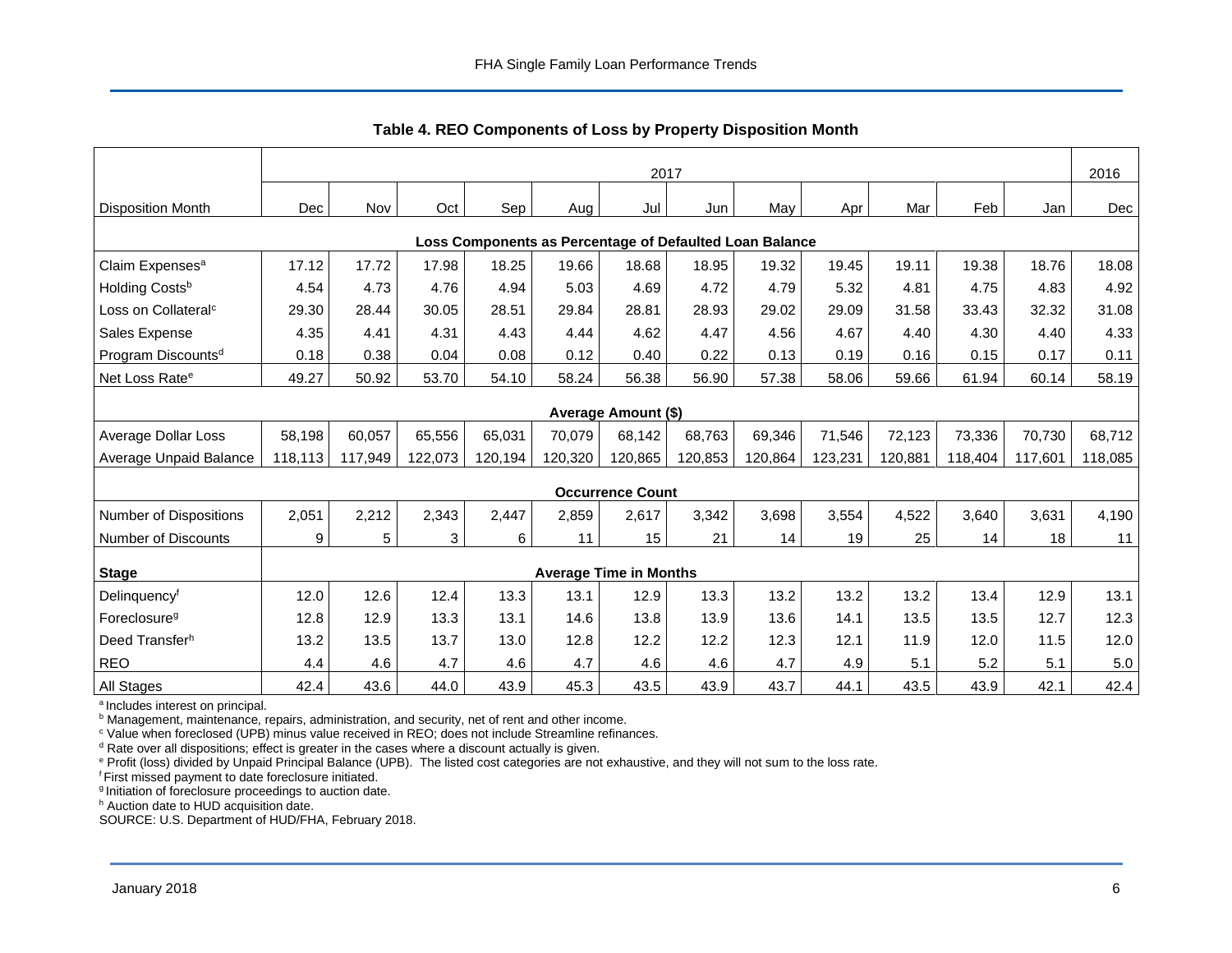**Figure 1. Serious Delinquency Rate by Fiscal Year**

<span id="page-7-0"></span>

NOTE: The FY 2009 cohort is separated into two parts, representing loan originations from October through March in 2009-1 and loan originations from April through September in 2009-2. The last six months of the origination period have been removed to ensure seasoning of loans. SOURCE: U.S. Department of HUD/FHA, February 2018.